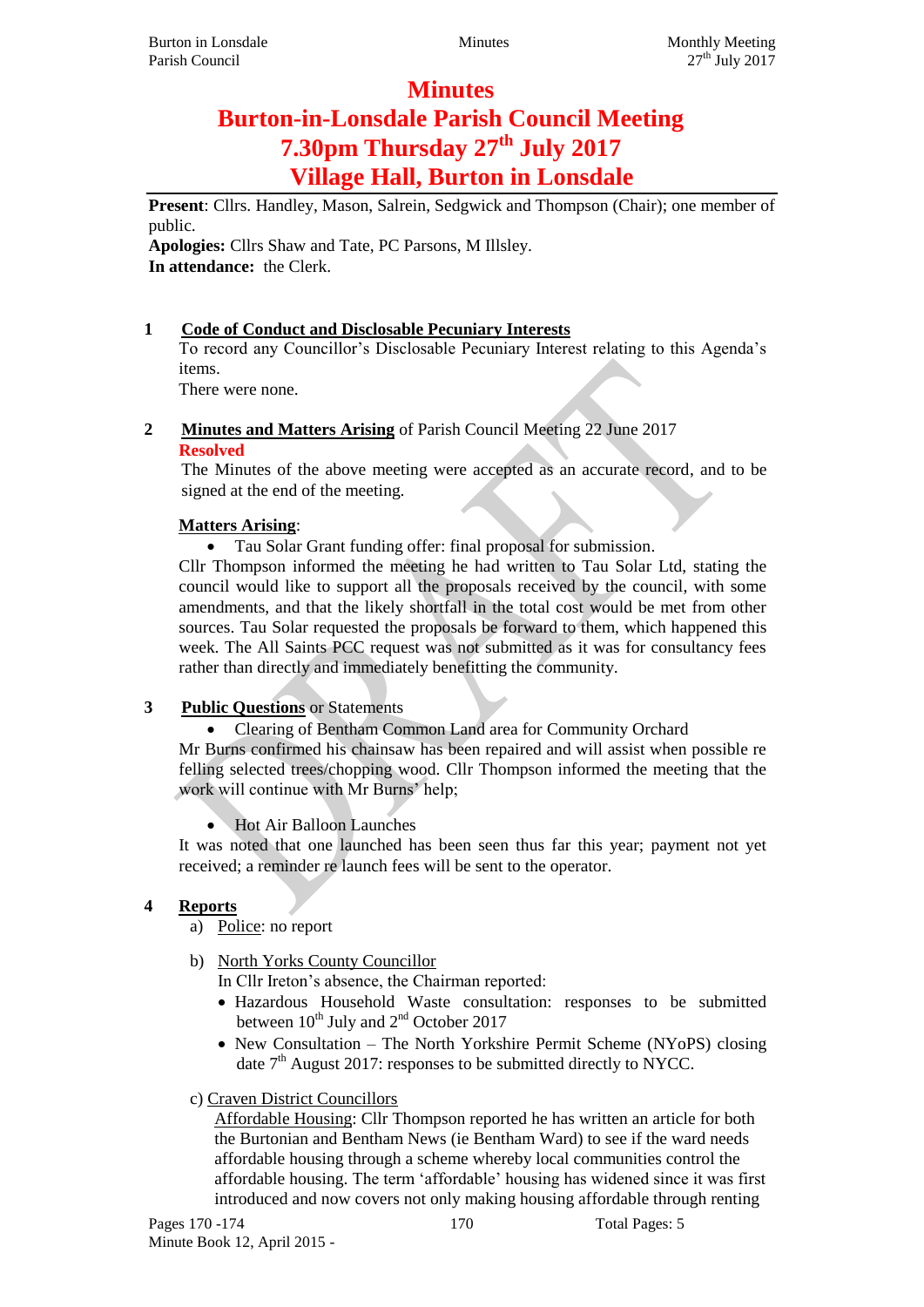but also through shared ownership. Examples of such provision in Skipton were given. The article invites people to say what they think about the housing needs in the ward. If there is no response the matter will not be taken any further. Cllr. Salrein commented that there may be a need for local respite care now that Harden Ward, Castleberg and Arnleigh Hall (local provision for respite and convalescent care) have closed, citing the former Richard Thornton's School site at the edge of the village as a possible location. This suggestion was noted for future reference.

#### Planning Matters

2017/18277/TCA: Fell 1 no. Leylandii. Reduce height of crown to 1 no. Birch by 20-25% at 3 South View , Leeming Lane, Burton In Lonsdale, LA6 3LE **Resolved**

No objections to the proposed tree works.

d) Clerk: YLCA; Correspondence

There are no specific items to report; correspondence has been circulated via email.

#### **5 Finance Matters**

- a) Bank balances, including receipts since statement date The Clerk gave details as per the appendix.
- b) Approval of payments of budgeted and non budgeted items **Resolved**

To approve the payments as per the appendix.

The Clerk noted the invoice re pavilion cleaning for July has not yet been submitted, and is expected in the next few days.

c) Insurance: proposal to adopt music event  $30<sup>th</sup>$  September 2017 for insurance purposes

During discussion a number of issues including car parking and camping were highlighted as requiring clarification before offering event insurance. Concerns were expressed regarding the length of the proposed event (1.30pm to 10pm) and the availability of a licensed bar for the same length of time. Clarification is also sought regarding whether the event is being organised for profit, is a private event or for village benefit. If the council decides not to provide insurance cover for the event, the event could still go ahead, if the organisers agree to provide and pay for the insurance.

#### **Resolved**

Should the council agree to insuring the event, neither car parking on the field during the event, nor overnight camping to be allowed.

To request a meeting to discuss with the organiser the full arrangements and risk assessment plan before approaching the council's insurer with a proposal to insure the event. Cllrs Thompson and Mason to discuss with Andy Ive, organiser. Decision to be reported outside this meeting.

## **6 Parish Councillor Reports**

#### a) Village Hall Committee

Cllr Salrein reported the internet facility is now disconnected; the mobile microphone continues to interfere with the plug-in mikes; Clerk to report to Village Hall Committee.

b) Bentham Common Lands Charity

Nothing to report since the agreement to allow the land near the Cart track for the Community Orchard.

c) Woodland Trust: No report.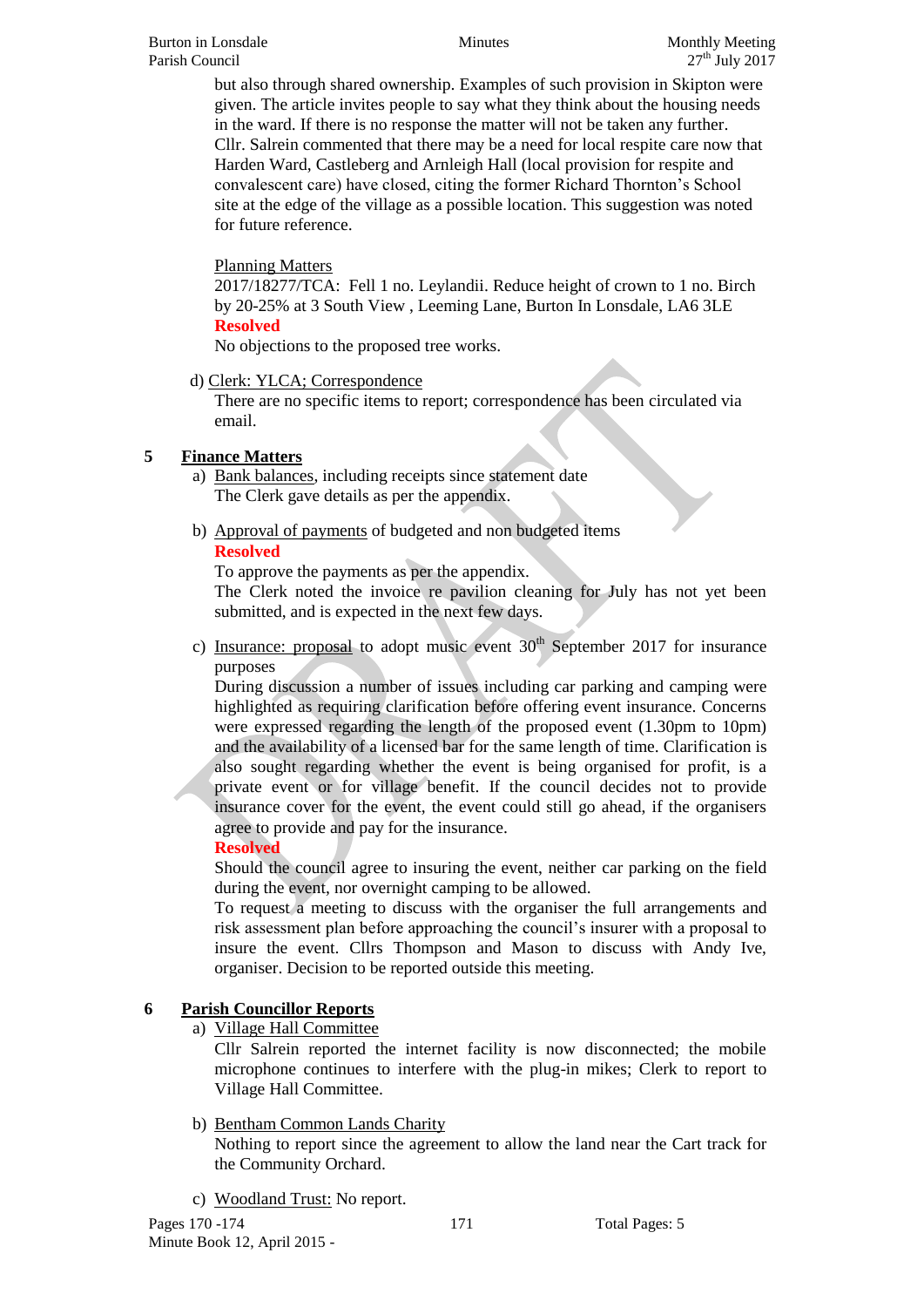d) Local Footpath Volunteers

Some work in Bentham was done recently; the major project at Bogg Beck yet to commence.

Cllr Salrein drew the meeting's attention to continuing drainage problem at the junction of Manor Close and High St; this was examined after the meeting; a report will be sent to NYCC Highways.

## **7 Recreation Committee**

a) Play Area inspection reports

Cllr. Thompson attended a play area management training event today; it was very good, giving advice about how to inspect play areas and record findings. Inspection records provide some proof of inspection in case of dispute. Cllr. Thompson undertook to forward his records to the Clerk.

It was noted that the faulty roundabout pedal and climbing frame were dealt with promptly.

b) Pavilion: bookings, maintenance, insurance valuation

It was noted the water taps for the changing rooms have not vet been installed; Cllr. Thompson to pursue the matter.

Bookings are not numerous, however, it isn't a problem at the moment.

c) Permitted activities and insurance cover **Resolved**

To ask the council's insurer for a building valuation review and to insure the building for an increase in value, if necessary. If an extra premium is required, this is to be paid.

d) Adoption of Summer Soccer School and Fun Run events as joint activities with event organisers; insurance

The Summer Soccer School event has qualified coaches, and the Fun Run is being organised by a qualified sports lecturer. Risk assessments have been submitted to and accepted by the council's insurer.

**Resolved**

To adopt both events, insuring both events under the council's insurance.

e) Bike Track: progress report

Cllr Thompson reported the design has been contributed to by local children and parents; as a result, the form has been adjusted, and materials bought to provide a surface for the bikes to use. K. Hunter has assisted doing the earth works. Cllr. Thompson requested re-imbursement of the cost of materials, in the region of £600, covering gravel and wild flower seed to be used on the sides of the banks. **Resolved**

To reimburse Cllr. Thompson the monies above, on receipt of full VAT invoices for the goods. This to be financed from the recent VAT refund.

f) Fields in Trust registration

The Clerk explained the registration would protect the Recreation Field from being used for buildings such as houses, and depriving the village of a recreational facility. The protection is not given by the 1921 Conveyance. The registration is free of charge.

#### **Resolved**

To register the Recreation Field, giving such details as area, sports and recreation activities, and user numbers.

## **8 Maintenance Reports**

a) Village Green, including War Memorial

The bench needs re-varnishing; Cllr Thompson to either arrange, or do work.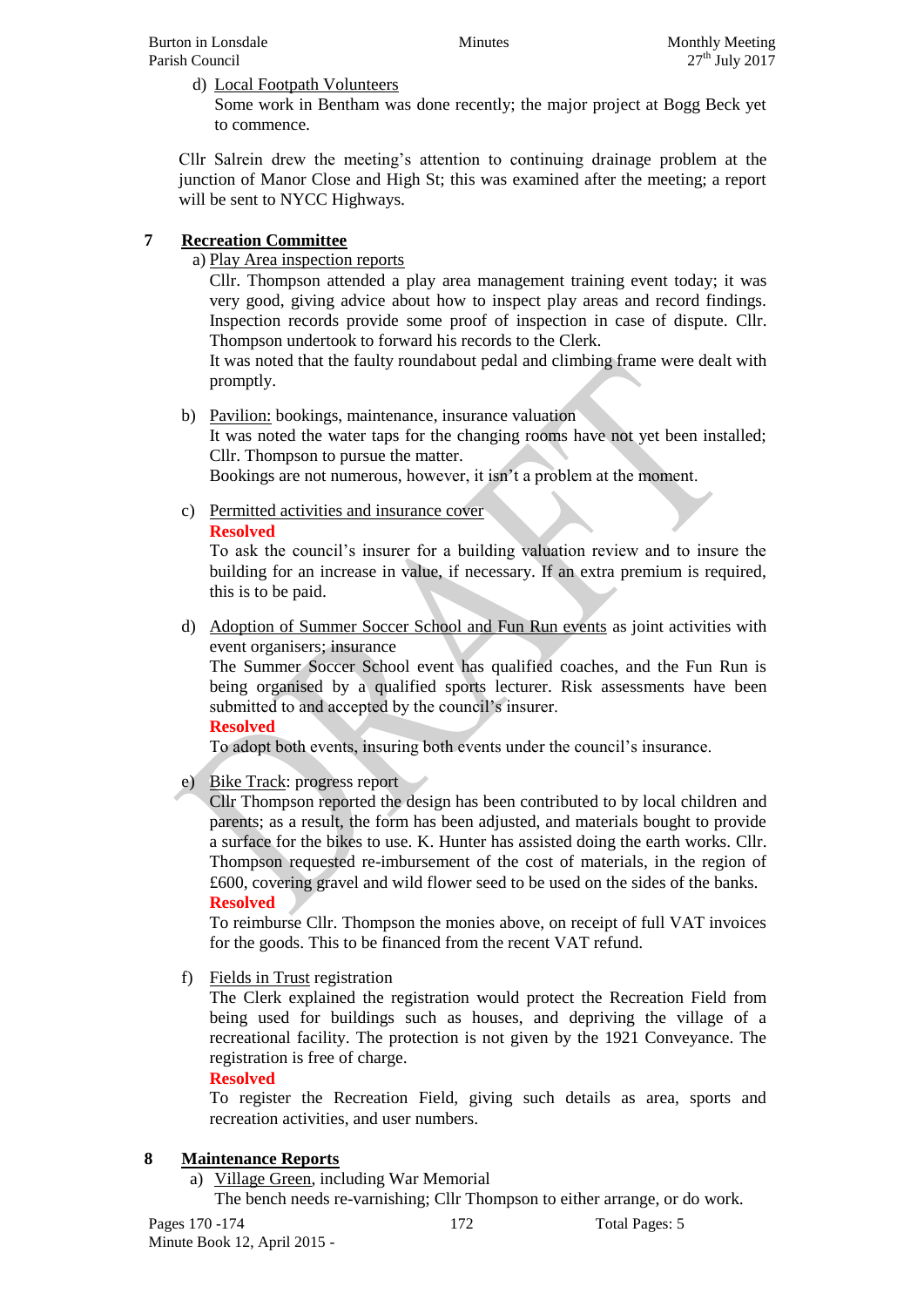b) Riverside Land

A summer inspection, to determine the trees' condition is due. **Resolved**

Clerk to photograph and document the major trees for the record.

c) Very Old and Separate Churchyard

The western graveyard's grass (directly south of the church) was cut last week, instead of the grass in the Very Old and Separate Churchyard, due to a misunderstanding re the location.

### **Resolved**

To ask the contractor to cut the correct area, ensuring a map to show location is supplied. To absorb the cost of the area cut in error, should All saints' PCC be unable to contribute to the cost.

#### **Resolved**

To include in the same cut the triangle of land on Chapel Lane, next to Lane Head (number 8) Chapel Lane.

d) Street Lighting

The request to remove or change the street light outside 29 High Street has been withdrawn.

e) Public benches

Cllr Sedgwick was thanked for the grass strimming work around the benches on Ireby Road.

#### **Resolved**

To obtain quotes for stripping and re-painting the iron seat outside the school. It was noted that several benches are beginning to be in need of re-varnishing.

## **9 Items to be included by Clerk in press release**

None given.

#### **10 Date, time and venue next monthly Parish Council meeting Resolved**

Full Council: Thursday 28<sup>th</sup> September 2017, 7.30pm. Village Hall Recreation Committee: Wednesday  $9<sup>th</sup>$  August, 7.15pm, Pavilion – single item: proposed Music Festival.

The meeting ended at 9.07pm

**Signed ............................................................. Date...........................**